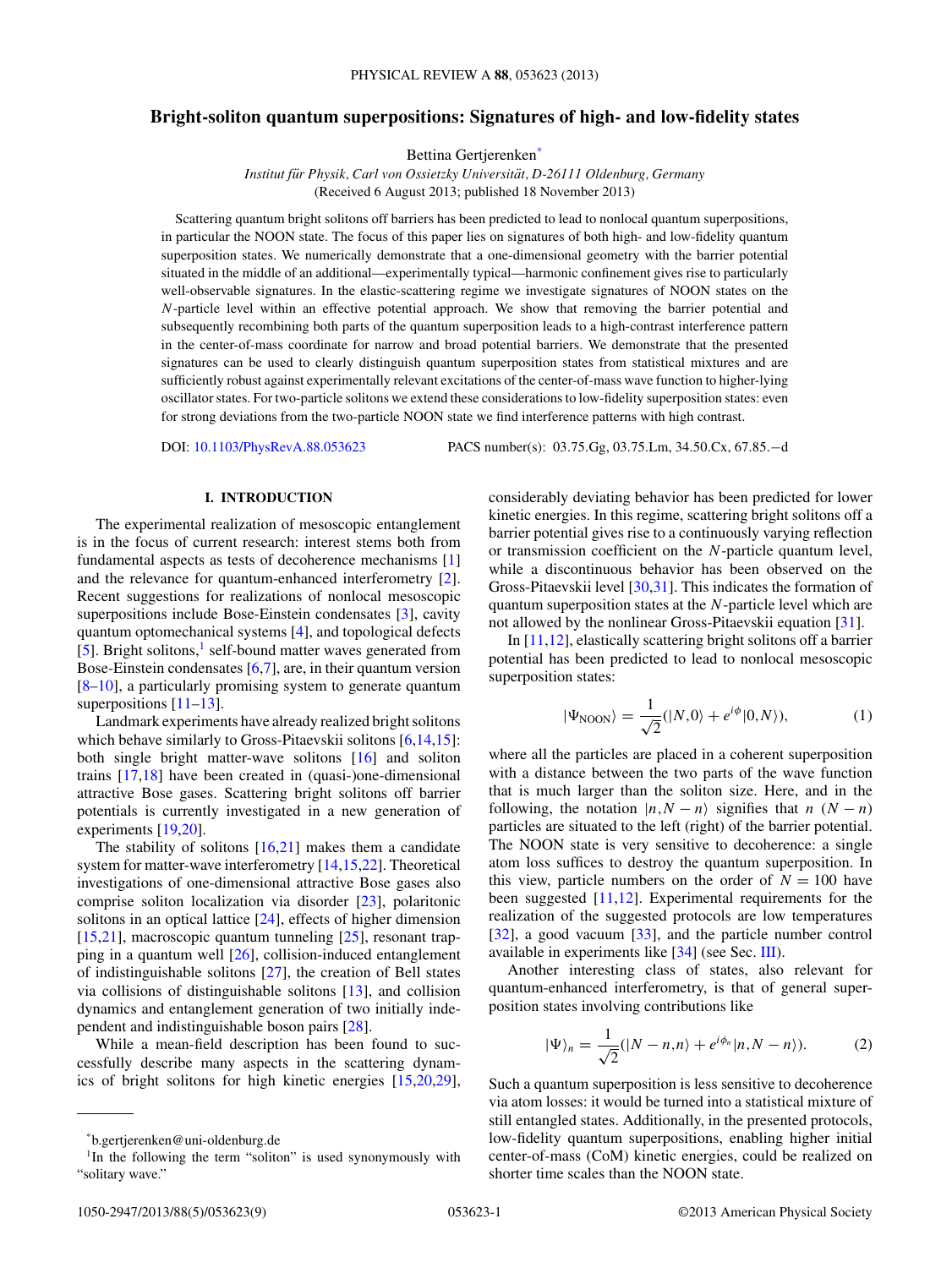<span id="page-1-0"></span>An unambiguous experimental demonstration requires clear, experimentally measurable signatures that distinguish quantum superpositions from statistical mixtures, which is the focus of this work. In  $[11]$  it has been suggested to switch off the scattering potential and let both parts of the quantum superposition recombine and interfere. These interference patterns are particularly well observable in the CoM density [\[35\]](#page-8-0)

$$
\rho_{\text{CoM}}(x) = \langle \delta(x - X) \rangle,\tag{3}
$$

while in general<sup>2</sup> they vanish in the single-particle density  $[35]$ :

$$
\rho_{\text{one}}(x) = \frac{1}{N} \sum_{j} \langle \delta(x - x_j) \rangle.
$$
 (4)

Here,  $\langle \cdot \rangle$  denotes the expectation value, *x* denotes the spatial coordinate,  $x_j$  denotes the positions of the particles, and  $X = \frac{1}{N} \sum_{j=1}^{N} x_j$  denotes the CoM of the system. The CoM has to be treated quantum mechanically [\[11](#page-7-0)[,23\]](#page-8-0) and is measurable with larger precision than the width of the soliton. In contrast to the interference of two Bose condensates, where a single experiment yields an interference pattern [\[36\]](#page-8-0), the CoM density (3) is determined in a series of measurements: each run gives a single point, and an interference pattern builds up as for single-photon interference [\[37\]](#page-8-0). In the following we assume sufficient experimental stability to guarantee shifts of the interference pattern from run to run to be smaller than the distance of neighboring interference maxima, to avoid washing out of the pattern.

Here, we investigate the scattering of a bright soliton on a barrier potential that is located in the middle of an experimentally typical [\[17](#page-7-0)[–20\]](#page-8-0) slight harmonic confinement and show that this setup leads to advantageous signatures of quantum superposition states. First, we investigate the elastic-scattering regime within the effective potential approach [\[11](#page-7-0)[,38,39\]](#page-8-0). In contrast to previous work  $[31]$ , where scattering twice off the barrier potential has been investigated, we focus on interference patterns in the CoM density after scattering once off the barrier potential. While the first has been identified as a clear signature of quantum superpositions particularly suited for not-too-broad effective potentials, we demonstrate high-contrast interference patterns in the CoM density both for narrow and broad effective potentials. We also show that both signatures are sufficiently robust to experimentally relevant excitations in the CoM coordinate for realistic parameters.

An interesting question is whether interference patterns with suitable contrast are still observable for general quantum superposition states [\(2\),](#page-0-0) requiring *N*-particle methods beyond the effective potential approach. For the example of a twoparticle soliton we demonstrate sufficiently high values of the contrast via discretization of the two-particle Schrödinger equation.

The paper is structured as follows: Section  $II$  introduces the underlying *N*-particle methods and the numerical implementation via discretization of the Schrödinger equation. In Sec. [III](#page-2-0) experimental requirements for the creation of quantum superposition states in this setup are described. In Sec. [IV](#page-3-0) the resulting interference patterns in the CoM density are investigated for high-fidelity NOON states  $(1)$  within the effective potential approach. A model for the effect of excitations in the CoM coordinate is outlined in Sec. [V.](#page-4-0) In Sec. [VI](#page-5-0) the discussion is extended to general, low-fidelity quantum superposition states for two-particle solitons. Section [VII](#page-7-0) concludes the paper.

# **II. MODELS**

The system can be modeled on the *N*-particle level with the exactly solvable [\[8–10\]](#page-7-0) Lieb-Liniger(-McGuire) Hamiltonian  $[40,41]$  with additional external potential  $V_{ext}$ :

$$
H = -\sum_{j=1}^{N} \frac{\hbar^2}{2m} \partial_{x_j}^2 + \sum_{j=1}^{N-1} \sum_{n=j+1}^{N} g_{\text{1D}} \delta(x_j - x_n) + \sum_{j=1}^{N} V_{\text{ext}}(x_j).
$$
\n(5)

Here, *N* denotes the particle number, *m* denotes the particle mass, and attractive contact interaction with coupling constant  $g_{1D}$  < 0 is assumed.

For zero external potential, eigensolutions of the resulting Schrödinger equation are (up to a phase factor) translationally invariant:

$$
\Psi_{N,k}(\mathbf{x},t) \propto \exp\left(-\beta \sum_{1 \leq j < n \leq N} |x_j - x_n| + ik \sum_{j=1}^N x_j\right),\tag{6}
$$

with  $\beta = -mg_{1D}/2\hbar^2 > 0$ . Eigenenergies  $E = E_0(N) + E_{kin}$ are given by the CoM kinetic energy

$$
E_{\rm kin} = N \frac{\hbar^2 k^2}{2m} \tag{7}
$$

and the ground-state energy [\[9,](#page-7-0)[41\]](#page-8-0)

$$
E_0(N) = -\frac{1}{24} \frac{mg_{1D}^2}{\hbar^2} N(N^2 - 1)
$$
 (8)

of the quantum soliton:

$$
\psi_0(\mathbf{x}) = C_N \exp\left(-\beta \sum_{1 \leq j < n \leq N} |x_j - x_n|\right),\tag{9}
$$

with  $C_N = \left[\frac{(N-1)!}{N} (2\beta)^{N-1}\right]^{1/2}$  [\[9\]](#page-7-0). It is separated from a continuum of solitonic fragments by the energy gap [\[9\]](#page-7-0):

$$
|\mu| \equiv E_0(N-1) - E_0(N)
$$
  
= 
$$
\frac{mg_{1D}^2 N(N-1)}{8\hbar^2}.
$$
 (10)

Taking a  $\delta$  function  $\delta(X - x_0)$  for the CoM wave function leads in the limit  $N \gg 1$  to a single-particle density (4) of the quantum soliton (9) identical to the mean-field

<sup>&</sup>lt;sup>2</sup>For particle numbers as low as  $N = 2$  interference patterns in the single-particle density can be observed but with reduced contrast in comparison to the CoM density. For larger particle numbers only the CoM density gives rise to high-contrast interference patterns (see [\[35\]](#page-8-0)).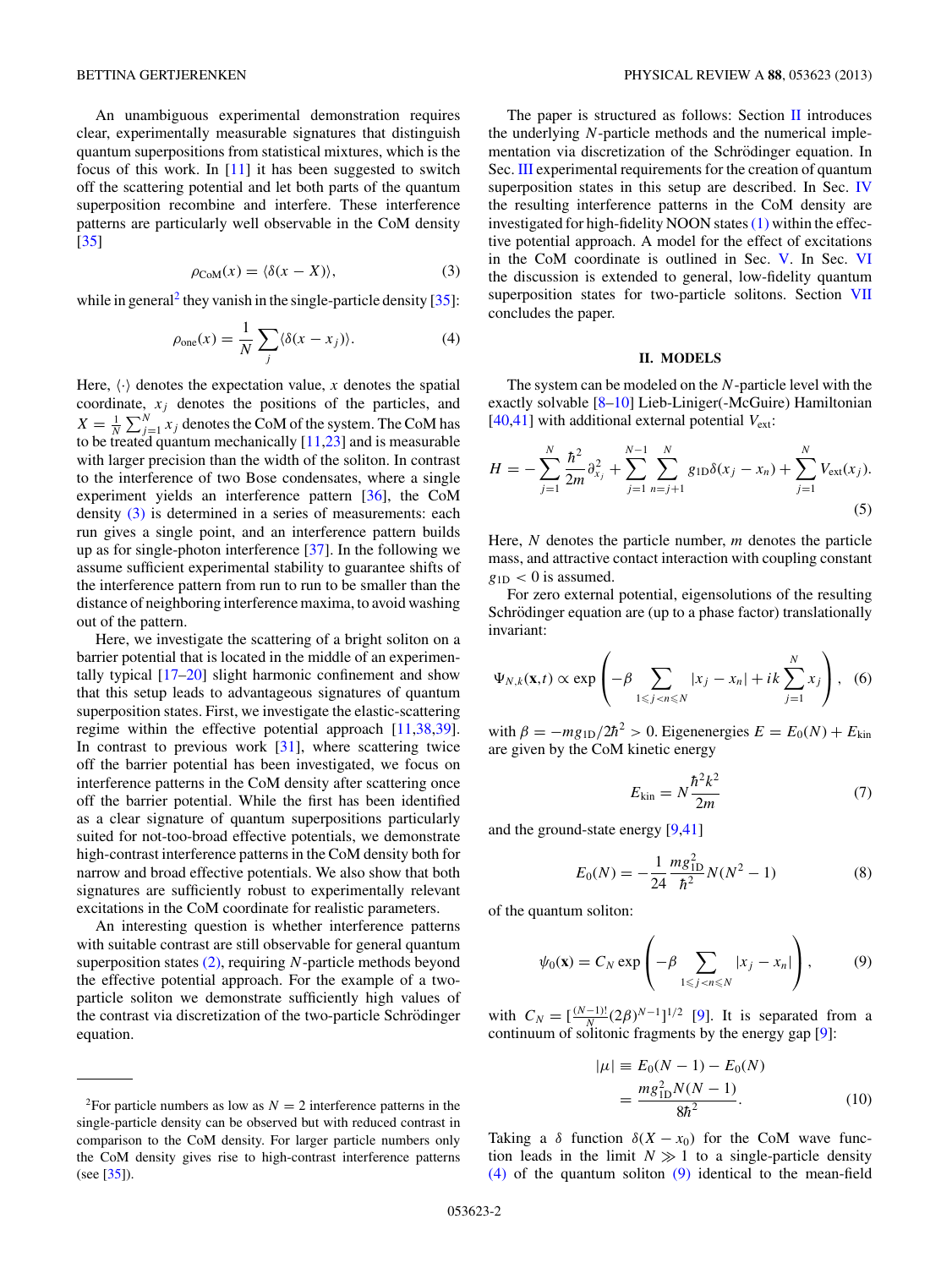<span id="page-2-0"></span>density [\[9](#page-7-0)[,42\]](#page-8-0):

$$
\rho_{\rm mf}(x) \simeq \frac{N}{2\ell \cosh^2[(x - x_0)/\ell]},\tag{11}
$$

with

$$
\ell = 2 \frac{\hbar^2}{m|g_{\text{1D}}|(N-1)}.
$$
 (12)

While in this case mean-field and *N*-particle solutions agree, mesoscopic quantum superpositions which are the focus of this work cannot be described by the nonlinear Gross-Pitaevskii equation.

#### **A. Effective potential approach**

In the low-energy regime, scattering bright solitons off barrier potentials can be described on the *N*-particle level within the mathematically rigorous [\[39\]](#page-8-0) effective potential approach [\[11,](#page-7-0)[38\]](#page-8-0). This approach is particularly suited to obtain physical insight into the scattering dynamics and gives an effective Schrödinger equation for the CoM motion (as in  $[31]$  $[31]$ ) with additional harmonic confinement):

$$
i\hbar \partial_t \Psi(X,t) = \left[ -\frac{\hbar^2}{2Nm} \partial_X^2 + \frac{1}{2} Nm\omega^2 X^2 \right] \Psi(X,t)
$$
  
+  $V_{\text{eff}}(X)\Psi(X,t)$ . (13)

Here  $\omega$  denotes the axial trapping frequency. The effective potential *V*eff is the convolution of the internal density profile of the soliton with the barrier potential  $V(\mathbf{x})$ :

$$
V_{\text{eff}}(X) = \int d^N x |\Psi_{N,k}(\mathbf{x})|^2 V(\mathbf{x}) \delta\left(X - \frac{1}{N} \sum_{\nu=1}^N x_{\nu}\right). \tag{14}
$$

Assuming the barrier potential to be a  $\delta$  function  $v_0\delta(x)$  and using the results of  $[42]$  the evaluation of Eq.  $(14)$  yields

$$
V_{\text{eff,c}}(X) = \frac{U_0}{\cosh^2(X/\ell)},\tag{15}
$$

with  $\ell$  introduced in Eq. (12) and

$$
U_0 = \frac{Nv_0}{4} \frac{m|g_{\text{1D}}|(N-1)}{\hbar^2}.
$$
 (16)

The effective potential thus has the form of the soliton. Narrow effective potentials imply small soliton and barrier widths. If the effective potential is narrow enough, it can be approximated with a *δ* function:

$$
V_{\text{eff},\delta} = \frac{\hbar^2}{m} \Omega \delta(X + X_{\text{s}}),\tag{17}
$$

where we also allow for shifts  $X_s$  of the barrier potential out of the middle of the harmonic confinement. Broad potentials of the form of Eq.  $(15)$  would also be obtained by broader scattering potentials as in current setups [\[20\]](#page-8-0). For the effective potential approach to be valid these have to be sufficiently smooth, which when using a laser focus as a scattering potential will always be the case.

#### **B. Numerical implementation**

The situation can be modeled with a Bose-Hubbard Hamiltonian with additional harmonic confinement

$$
H_{\text{discr}} = -J \sum_{j} (a_j^{\dagger} a_{j+1} + a_{j+1}^{\dagger} a_j) + \frac{U}{2} \sum_{j} n_j (n_j - 1) + A \sum_{j} n_j j^2 + \tilde{v}_0 \delta_{j,0},
$$
 (18)

both on the *N*-particle level within the effective potential approach from Sec.  $\mathbf{II} \mathbf{A}$  (in this case without the interaction term) and for a two-particle soliton. Here *J* denotes the tunneling strength, *U* denotes the on-site interaction strength, *A* denotes the strength of the harmonic confinement, and  $\tilde{v}_0$  denotes the strength of the *δ*-like barrier potential. The operators  $a_j^{(\dagger)}$  annihilate (create) a particle at lattice site *j*, and  $n_j$  is the particle number operator for lattice site  $j$ . The time evolution corresponding to the Hamiltonian (18) is computed via the Shampine-Gordon routine [\[43\]](#page-8-0) for sufficiently small lattice spacing *b*: in the limit  $b \rightarrow 0$  the Lieb-Liniger model with additional harmonic confinement is recovered.

## **III. SCATTERING BRIGHT SOLITONS OFF BARRIER POTENTIALS IN ADDITIONAL HARMONIC CONFINEMENT**

In current experiments scattering bright solitons off barrier potentials is investigated in additional harmonic confinement [\[19,20\]](#page-8-0). Here, we model such a protocol for the low-energy regime necessary for the production of quantum superposition states [\[11,12\]](#page-7-0).

Initially the many-particle ground state is prepared in the harmonic trap  $[44]$ : throughout this work, we assume that the internal degrees of freedom are described by the Lieb-Liniger soliton [\(9\)](#page-1-0) while the CoM motion is determined by the harmonic confinement. The center of the trap is then (quasi-)instantaneously shifted and the scattering potential in the middle of the trap is switched on.

In the following we specify the experimental requirements necessary for the creation of mesoscopic quantum superpositions. The initial state has to be prepared carefully: with probability

$$
p_{\text{CoM},\text{gr}} \simeq 1 - \exp\bigg(-\frac{\hbar\omega}{k_{\text{B}}T}\bigg),\tag{19}
$$

the initial CoM wave function is given by the ground state of the harmonic oscillator. To avoid excitations to higher-lying oscillator states, temperatures in the range of 450 pK, as in [\[32\]](#page-8-0), are required. The temperature should also be small in comparison with  $|\mu|$ , as defined in Eq. [\(10\),](#page-1-0) to avoid excitations of single particles out of the soliton. Additionally, to ensure elastic scattering we assume low CoM kinetic energies [\[11,](#page-7-0) [31\]](#page-8-0), corresponding to weak harmonic confinement. To reduce decoherence by single-particle losses a very good vacuum [\[33\]](#page-8-0) is required. No thermal rest gas should be present in the harmonic trap. To ensure clear signatures a particle number post selection as in [\[34\]](#page-8-0) is assumed.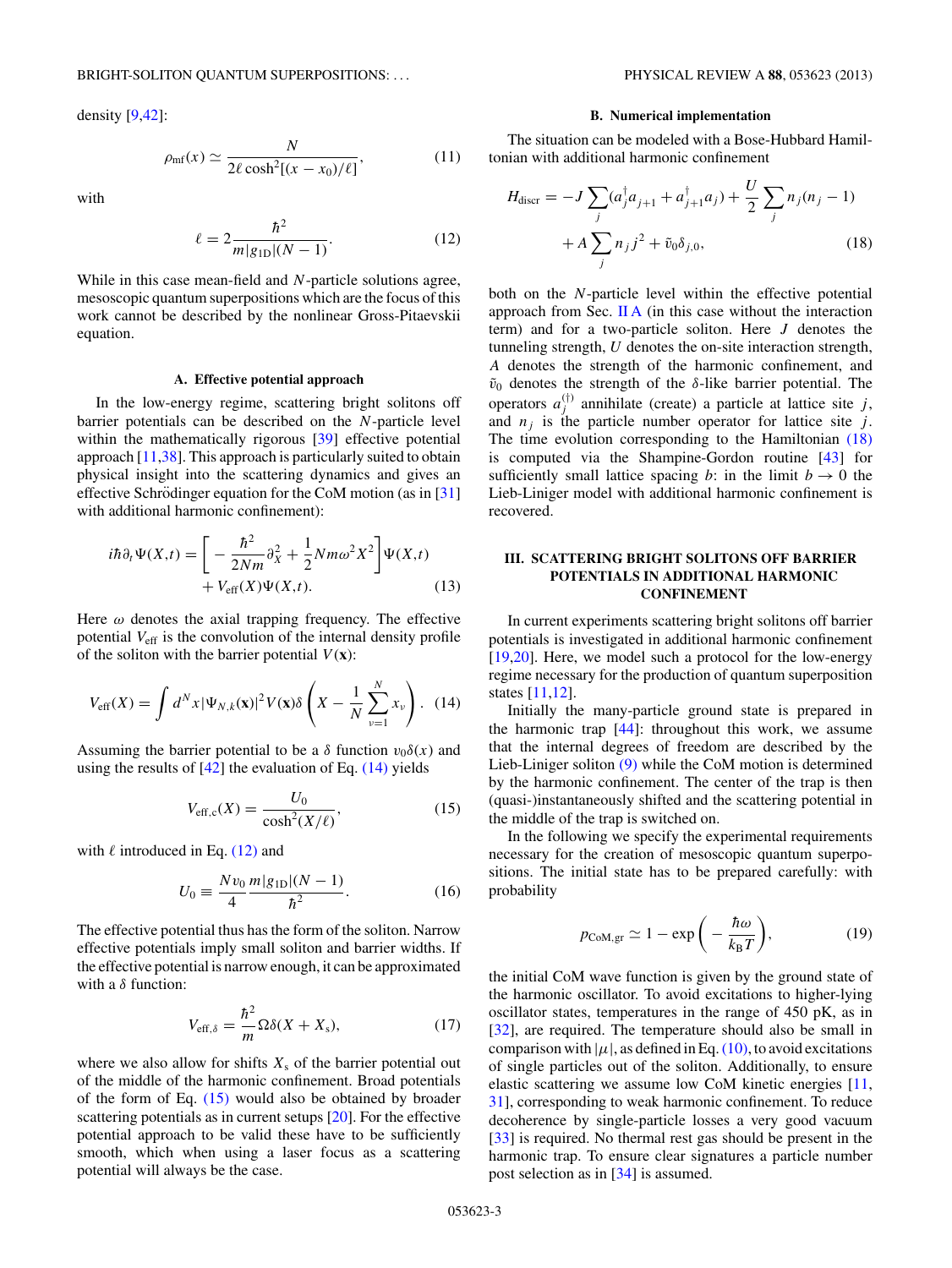<span id="page-3-0"></span>Experimentally realistic parameters  $[11]$  are<sup>3</sup>

$$
\omega = 2\pi \times 10 \,\text{Hz}, \ T = 450 \,\text{pK}, \tag{20}
$$

a typical soliton size  $\ell/2 = 0.9 \mu$ m, and 100<sup>7</sup>Li atoms, implying an oscillator frequency  $\lambda_{osc} = 1.2 \mu m$ . For these parameters we find sufficiently short time scales of decoherence. While the other restrictions are fulfilled, the chosen parameters yield occupation probabilities  $p_0 \approx 0.656$ ,  $p_1 \approx 0.226$ , and  $p_2 \approx 0.078$  for the ground, first, and second excited oscillator state. Hence, excited states of the CoM are expected to be significantly occupied. In Sec. [V](#page-4-0) we demonstrate that the signatures of quantum superposition states shown in Sec. IV are sufficiently robust against such excitations of the CoM wave function to higher-lying oscillator states. An optimization of experimental parameters could be a topic for future research.

### **IV. INTERFERENCE PATTERNS FOR HIGH-FIDELITY NOON STATES**

In the following we exemplarily investigate scattering bright solitons off very narrow *δ*-like and broader barrier potentials. At this point we neglect excitations of the CoM wave function. Within the effective potential approach we numerically investigate the CoM motion as described in Secs. [II A](#page-2-0) and [II B.](#page-2-0) The contrast of an interference pattern is defined as

$$
C = \frac{I_{\text{max}} - I_{\text{min}}}{I_{\text{max}} + I_{\text{min}}},\tag{21}
$$

where  $I_{\text{max}}$  ( $I_{\text{min}}$ ) denotes the maximum (minimum) value of the intensity on a suitably chosen interval.

Time scales are given in units of the dimensionless time *t/T*osc, where

$$
T_{\rm osc} = 2\pi/\omega \tag{22}
$$

and length scales are given in units of the CoM oscillator length:

$$
\lambda_{\rm osc} = \left(\frac{\hbar}{Nm\omega}\right)^{1/2}.\tag{23}
$$

First, we assume a  $\delta$ -like effective potential [\(17\).](#page-2-0) The time evolution of the CoM density [\(3\)](#page-1-0) is depicted in Fig. 1. Initially the CoM of the soliton is prepared in the shifted oscillator ground state. Scattering at the barrier potential in the middle of the harmonic confinement at approximately  $t/T_{\text{osc}} \approx 0.25$  leads to the creation of a nonlocal mesoscopic quantum superposition [\(1\).](#page-0-0) The barrier height throughout this work is chosen to ensure 50-50 splitting of the wave function. At  $t/T_{\text{osc}} = 0.5$  the barrier potential is switched off, resulting in an interference of both parts of the wave function at  $t/T_{\text{osc}} \approx 0.75$ . The interference pattern with fringe spacing  $0.37\lambda_{\text{osc}}$  and maximal contrast  $C \approx 1$  is stable under variations of the initial particle number [see Fig.  $1(a)$ ]. Assuming the quantum superposition to be turned into a statistical mixture



FIG. 1. (Color online) CoM density distribution  $|\Psi(X,t)|^2$  for scattering a bright soliton off a  $\delta$ -like effective potential  $(17)$ , calculated on 6401 lattice points within the effective potential approach (see Sec. [II A\)](#page-2-0). The potential height  $v_0 M \lambda_{osc}/\hbar^2 = 1601$  is chosen such that 50-50 splitting takes place. The initial CoM density distribution corresponds to the shifted oscillator ground state centered around  $X_0/\lambda_{osc} = -10$ . Variations of the initial particle number are modeled by a truncated Gaussian probability distribution [\[45\]](#page-8-0) with mean value  $N = 100$  and standard deviation  $\sigma = 5$  under consideration of particle numbers  $N \in [90, 110]$ . (a) The scattering potential is switched off at  $t/T_{\rm osc} = 0.5$ , resulting in an interference of both parts of the superposition at about  $t/T_{\text{osc}} \approx 0.75$ . The contrast (21) of the interference pattern with fringe spacing  $0.37\lambda_{\rm osc}$  is  $C \approx 1$  at  $t/T_{\rm osc} \approx 1$ 0.75. It is calculated on the interval  $X \in [-0.5\lambda_{\text{osc}} : 0.5\lambda_{\text{osc}}]$ . (b) As (a) but assuming that the quantum superposition is turned into a statistical mixture at  $t/T_{\text{osc}} = 0.5$ .

results in a clearly different time evolution, as shown in Fig. 1(b).

The same is depicted in Fig. [2](#page-4-0) for a broader effective potential [\(17\)](#page-2-0) with  $\ell/\lambda_{\rm osc} = 4$  and a larger shift of the initial wave function. Also, in this case the interference pattern with high contrast  $C \approx 0.95$  (again under consideration of variations of the initial particle number) can be used to clearly distinguish the quantum superposition state from a statistical mixture. The larger CoM kinetic energy results in a smaller fringe spacing in the interference pattern. The fringe spacing can in general be enhanced by choosing a smaller trapping frequency or smaller particle numbers.

### **A. Plane-wave approximation of interference patterns**

The numerically observed interference patterns in the CoM coordinate are well described in an approximation with plane waves (see Fig. [3\)](#page-4-0).

For the scattering of a plane wave with wave vector *K* at the  $\delta$  potential [\(17\)](#page-2-0) the resulting wave function reads [\[46\]](#page-8-0)

$$
\Psi_K(X) = \begin{cases} e^{iKX} + r_\delta e^{-iKX} & \text{for} \quad X < X_\delta \\ t_\delta e^{iKX} & \text{for} \quad X > X_\delta \end{cases} \tag{24}
$$

with reflection and transmission coefficients

$$
r_{\delta} = \frac{\Omega}{iK - \Omega}, \quad t_{\delta} = \frac{iK}{iK - \Omega}.
$$
 (25)

In order to realize 50-50 splitting the condition

$$
\Omega \equiv K \tag{26}
$$

must be fulfilled.

The leading-order behavior is understood by considering only the mean momentum component. The envelope of the interference pattern is captured by considering a wave packet

<sup>&</sup>lt;sup>3</sup>In [\[11\]](#page-7-0) a slightly larger axial trapping frequency  $\omega = 2\pi \times 23.5$  Hz was chosen. In contrast to this work, the axial trapping potential is used for the initial-state preparation and subsequently opened.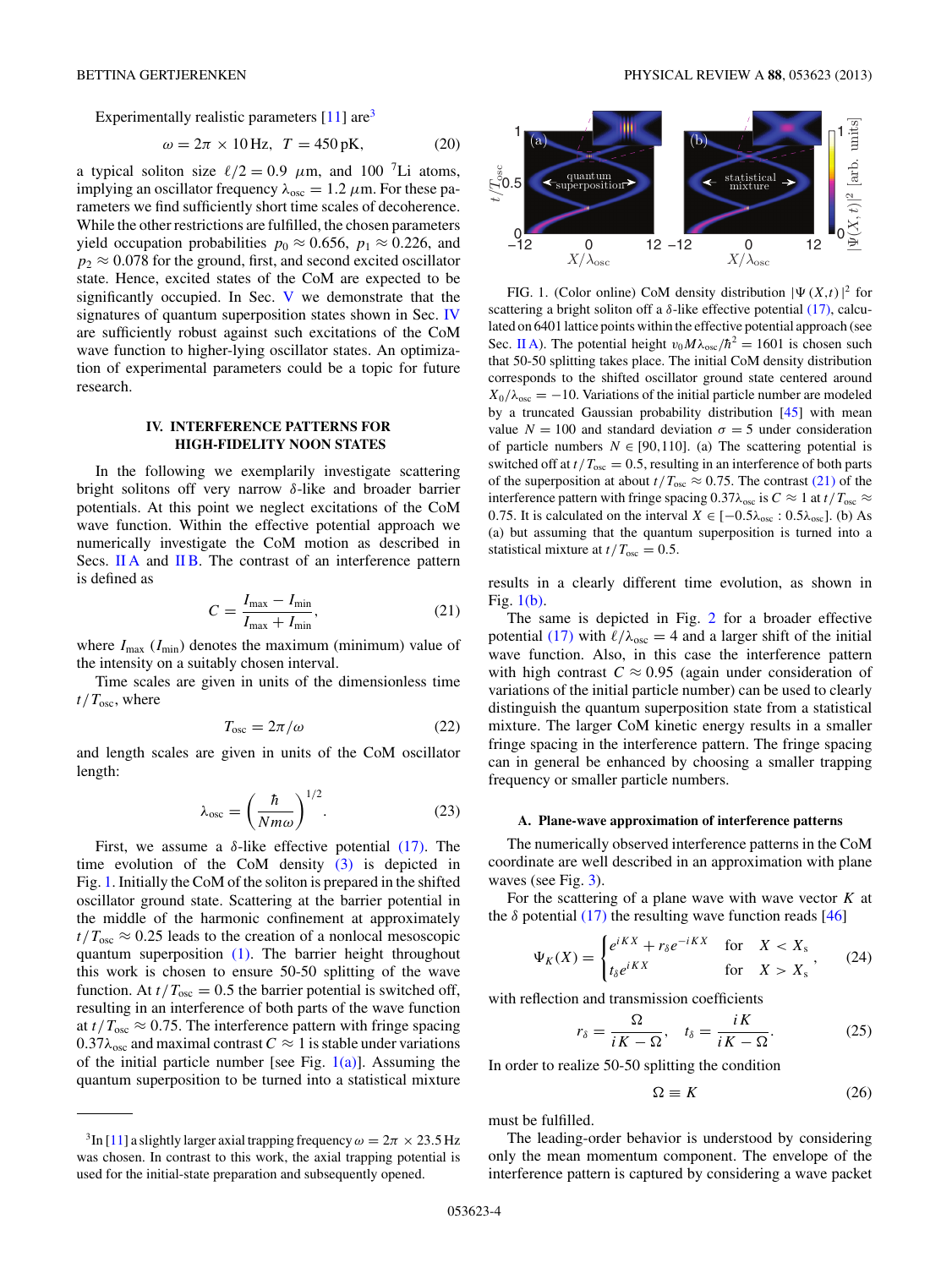<span id="page-4-0"></span>

FIG. 2. (Color online) CoM density distribution  $|\Psi(X,t)|^2$  for scattering a bright soliton off a barrier potential [\(15\)](#page-2-0) of width  $\ell/\lambda_{\rm osc} = 4$ , calculated on 9601 lattice points within the effective potential approach from Sec. [II A.](#page-2-0) The scaled potential height  $U_0 M \lambda_{\text{osc}}^2 / \hbar^2 = 200.4$  is chosen to ensure 50-50 splitting. The initial CoM density distribution corresponds to the shifted oscillator ground state centered around  $X_0/\lambda_{osc} = -20$ . Initial variations of the particle number are modeled as in Fig. [1.](#page-3-0) (a) The scattering potential is switched off at  $t/T_{\text{osc}} = 0.5$ , resulting in an interference of both parts of the superposition around  $t/T_{\text{osc}} \approx 0.85$ . (b) Zoom into (a) to highlight the resulting interference pattern. (c) As (b) but assuming that the quantum superposition is turned into a statistical mixture at  $t/T<sub>osc</sub> \approx 0.5$ . (d) Density distribution for the quantum superposition at  $t/T_{\text{osc}} = 0.85$ . Blue, thick line: data as in (a). Magenta, thin line: data for  $N = 100$ . The fringe spacing  $0.16\lambda_{\text{osc}}$  of the interference pattern is not affected by particle number variations. The maximal contrast  $C \approx 1$  is reached for  $N = 100$  (calculated on the interval  $[-0.5\lambda_{\text{osc}} : 0.5\lambda_{\text{osc}}]$ , while it is only slightly reduced to  $C \approx 0.95$ when particle number variations are included. (e) Same as (d) for the statistical mixture.

centered around the mean momentum component  $K = \Omega$ . To mimic the time evolution induced by the harmonic confinement we assume for each component

$$
u_K(X) = r_\delta e^{iKX} + t_\delta e^{-iKX} e^{-2iKX_s},\tag{27}
$$

where we include shifts of the barrier potential out of the middle of the harmonic confinement. For a wave packet with Gaussian envelope this results in

$$
\Psi(X) \propto \int_{-\infty}^{\infty} dK u_K(X) e^{-\frac{(K-\Omega)^2}{2} \lambda_{\text{osc}}^2}.
$$
 (28)

The absolute square  $|\Psi(X)|^2$  then gives a good approximation of the interference pattern [see Fig.  $3(a)$ ].

In Fig.  $3(b)$  it can be seen that the approximation works also for scattering at a shifted potential [\(15\):](#page-2-0)

$$
\tilde{V}_{\rm eff,c}(X) = \frac{U_0}{\cosh^2[(X + X_s)/\ell]},
$$
\n(29)

with reflection and transmission coefficients given in [\[47\]](#page-8-0). The approximation works well for not-too-large shifts  $X_s$  and not-too-broad potentials.



FIG. 3. (Color online) Interference patterns after scattering a bright soliton off a barrier potential for 50-50 splitting of the wave function: numerical data (solid black line) and plane-wave approximation (dashed red line). The approximate interference patterns are calculated according to Eq. (28) with reflection and transmission coefficients for the potentials of Eqs. [\(17\)](#page-2-0) and (29), respectively. The initial CoM wave function is the shifted oscillator ground state centered around  $X_0/\lambda_{osc} = -10$ , resulting in the mean momentum  $\Omega \lambda_{osc} = 10$ . (a) Scattering at a shifted  $\delta$  potential [\(17\)](#page-2-0) with  $X_s/\lambda_{osc} = -0.15$ . (b) Scattering at the shifted potential (29) with  $\ell/\lambda_{\rm osc} = 0.125$  and  $X_{\rm s}/\lambda_{\rm osc} = -0.075$ .

#### **V. EXCITATIONS IN CENTER-OF-MASS COORDINATE**

For the creation of quantum superposition states the restriction  $k_B T \ll |\mu_0|$  has to be fulfilled [\[11\]](#page-7-0). What happens if the much more stringent temperature restriction  $k_B T \ll \hbar \omega$ is relaxed, such that the CoM of the gas may be in an excited state?

Bose-Einstein condensates at finite temperature have been investigated in [\[48\]](#page-8-0) with a classical field method. Here, we simulate effects of finite temperature by assuming a statistical occupation of higher-lying oscillator states for the CoM wave function, while we assume that the internal degrees of freedom are still described by the quantum soliton [\(9\).](#page-1-0)

In the following a renormalized occupation probability for a finite number *M* of included oscillator states is assumed:

$$
p_n = \frac{\exp\left(-\frac{\hbar\omega}{k_B T}n\right)}{\mathcal{Z}}, \quad \mathcal{Z} = \sum_{n=0}^M \exp\left(-\frac{\hbar\omega}{k_B T}n\right). \quad (30)
$$

The statistically averaged CoM density distribution then is given by

$$
I(X,t)_{\text{CoM,st}} = \sum_{j=0}^{M} p_j I(X,t)_{\text{CoM},j}.
$$
 (31)

Here  $p_i$  is the occupation probability  $(19)$  of the *j*th occupied oscillator state, and  $I(X,t)_{\text{CoM},j}$  is the CoM density distribution of the *j* th oscillator state.

How are the interference patterns from Sec. [IV](#page-3-0) affected by such excitations? For a very narrow, *δ*-like effective potential  $(17)$ , this is illustrated in Fig.  $4(a)$ , where the averaged density distribution (31) is displayed for  $M = 2$  and the parameters [\(20\).](#page-3-0) The contrast Eq. [\(21\)](#page-3-0) of the resulting interference pattern is only slightly reduced from  $C = 1$  to 0.987. For the experimentally realistic parameters  $(20)$ , corresponding to a width  $\ell = 1.5\lambda_{\text{osc}}$  of the effective potential [\(15\),](#page-2-0) the results are displayed in Fig.  $4(b)$ . The contrast  $(21)$  is reduced from approximately  $C = 1$  to 0.574, a value still allowing a clear distinction from a statistical mixture.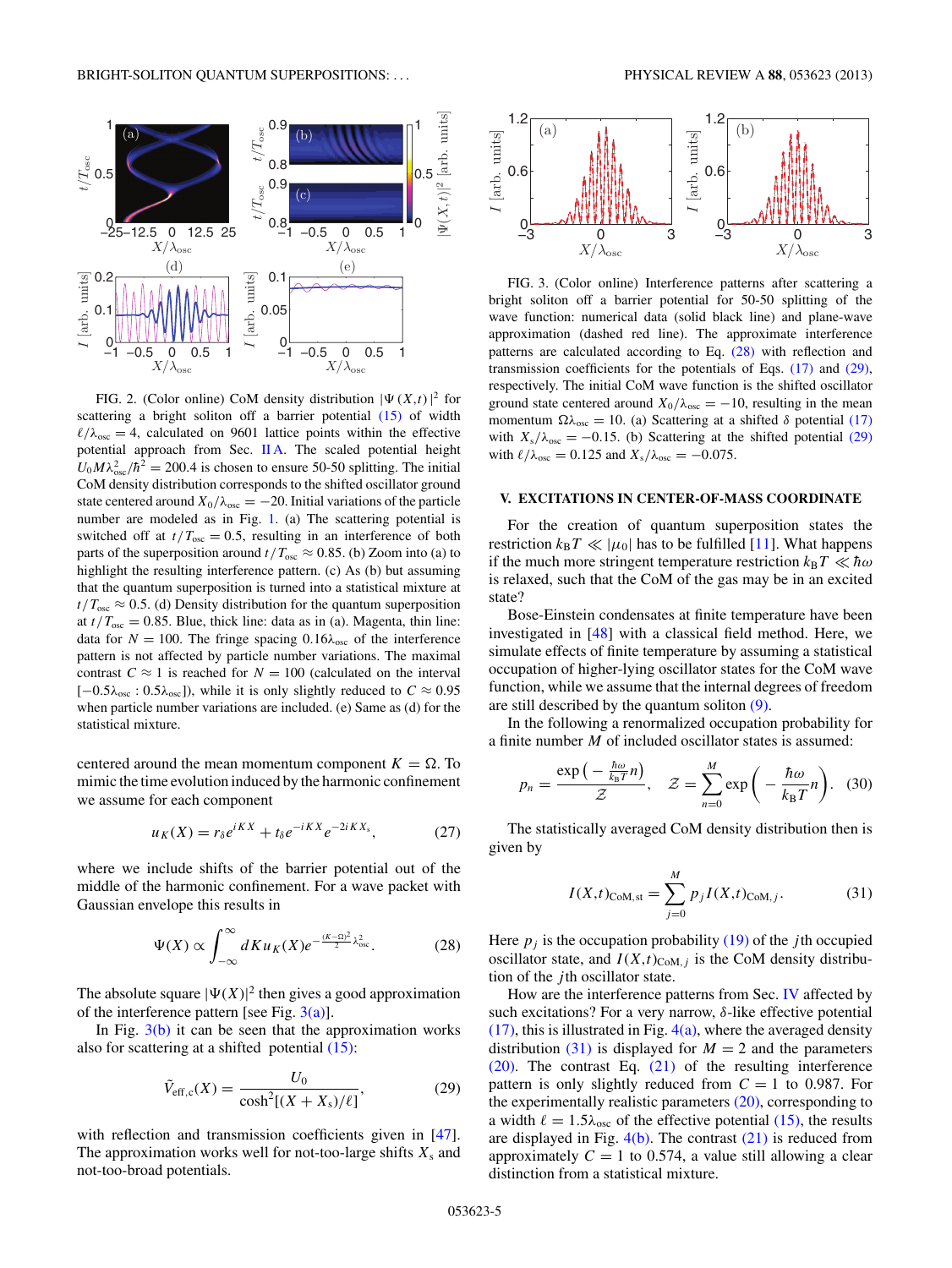<span id="page-5-0"></span>

FIG. 4. (Color online) Same protocol as in Fig. [1](#page-3-0) for  $N =$ 100. Statistically averaged CoM probability density  $(31)$  for  $T =$ 450 pK, *ω* = 2*π* × 10 Hz, *N* = 100 7Li atoms, and *M* = 2. (a) *δ*-like barrier potential [\(17\).](#page-2-0) The contrast at  $t/T_{\text{osc}} = 0.75$  is reduced from  $C \approx 1$  to  $C = 0.987$ . (b) Scattering potential [\(15\)](#page-2-0) with  $\ell = 1.5\lambda_{\text{osc}}$ . The contrast at  $t/T_{\text{osc}} = 0.8$  is reduced from  $C \approx 1$  to  $C = 0.574$ . (c) CoM density from (a) at  $t/T_{osc} = 0.75$ . (d) CoM density from (b) at  $t/T_{\rm osc} = 0.8$ .

In [\[31\]](#page-8-0) another protocol, particularly suited for not-toobroad effective potentials, was investigated: leaving the barrier potential switched on after the creation of the NOON state [\(1\)](#page-0-0) and scattering twice off the barrier potential in a Mach-Zehnder-like setup leads to a particularly well-observable signature of quantum superposition states. We again assume a *δ*-like effective potential [\(17\).](#page-2-0) For the CoM wave function initially in the ground state of the harmonic confinement, the time evolution is displayed in Fig.  $5(a)$ : After one oscillation period all the particles would be found with a probability  $p_{\text{right}}(T_{\text{osc}}) \approx 1$  to the right of the barrier potential, if initially



FIG. 5. (Color online) CoM probability density  $|\Psi(X,t)|^2$  for scattering twice off a *δ* potential [\(17\).](#page-2-0) (a) Initial state: ground state. The probability to find the particles to the right side of the barrier potential at  $t/T_{\text{osc}} = 1$  is  $p_{\text{right}}(T_{\text{osc}}) = 0.985$ . (b) Initial state: first excited state. (c) Initial state: second excited state. (d) Statistically averaged CoM probability density [\(31\)](#page-4-0) for the same parameters as in Fig. 4. The probability to find the particles to the right side of the barrier potential stays about the same:  $p_{\text{right}}(T_{\text{osc}}) = 0.984$ . (e) Same as (d) but assuming that the quantum superposition is turned into a statistical mixture at  $t/T_{\text{osc}} \approx 0.5$ .

situated to the left side of the barrier potential<sup>4</sup> [including variations of the initial particle number as in Fig. [1,](#page-3-0) the value is  $p_{\text{right}}(T_{\text{osc}}) = 0.985$ ]. In the case of a statistical mixture the particles would be found with equal probability at either side of the barrier potential, allowing a clear distinction between a quantum superposition and a statistical mixture in a series of measurements. Figures  $5(b)$  and  $5(c)$  show the time evolution for the first and second excited eigenstate. The statistically averaged density distribution  $(31)$  is displayed in Fig.  $5(d)$ for  $M = 2$  included oscillator states and parameters [\(20\).](#page-3-0) This yields a statistically averaged probability  $\langle p_{\text{right}}(T_{\text{osc}}) \rangle_{\text{st}} \approx$ 0*.*984 to find the particles to the right of the barrier potential. Figure  $5(e)$  shows the averaged CoM density distribution when the quantum superposition is turned into a statistical mixture at  $t/T_{\text{osc}} \approx 0.5$ : as at zero temperature, the particles would be found with equal probability to either side of the barrier potential.

For a broader effective potential with  $\ell = 1.5\lambda_{\text{osc}}$  the probability to find the particles to the right of the barrier potential is  $p_{\text{right}}(T_{\text{osc}}) = 0.230$  for the quantum superposition and  $p_{\text{right}}(T_{\text{osc}}) = 0.115$  for the statistical mixture (see Fig. [3](#page-4-0) from [\[31\]](#page-8-0)). For the parameters [\(20\)](#page-3-0) we obtain  $p_{\text{right}}(T_{\text{osc}}) = 0.169$ and 0.085. To allow for a good experimental distinguishability a large number of runs is required both for zero and finite temperature.

## **VI. TWO-PARTICLE SOLITONS: INTERFERENCE PATTERNS FOR HIGH- AND LOW-FIDELITY QUANTUM SUPERPOSITION STATES**

Research on two-particle bound states includes experimental realizations [\[49\]](#page-8-0) and theoretical investigations [\[35,50–55\]](#page-8-0). The creation of the two-particle NOON state

$$
|\Psi_{\text{NOON},2}\rangle = \frac{1}{\sqrt{2}}(|2,0\rangle + e^{i\phi}|0,2\rangle) \tag{32}
$$

via scattering at a barrier potential has been demonstrated numerically [\[35,53,55\]](#page-8-0). The subsequent recombination of both parts of the wave function again gives rise to an interference pattern [\[35,55\]](#page-8-0) that is particularly well observable in the CoM density (see [\[35\]](#page-8-0) and footnote 2).

The former considerations for high-fidelity NOON states are extended in the following: we show that lowering the interparticle interaction can lead to the generation of lowfidelity quantum superposition states:

$$
|\Psi_{\text{lowfid}}\rangle = \frac{1}{\sqrt{1+|a|^2+|b|^2}} (|2,0\rangle + a|1,1\rangle + b|0,2\rangle),\tag{33}
$$

with complex coefficients *a* and *b*. The occupation probabilities of the states  $|n, N - n\rangle$ ,  $n = 0, 1, 2$  are denoted  $\tilde{p}_n$ 

<sup>4</sup>This behavior can also be understood in an approximation with plane waves [\[31\]](#page-8-0). The probability  $p_{\text{right}}(T_{\text{osc}})$  is sensitive to the width of the barrier potential and shifts of the barrier potential out of the middle of the harmonic confinement. This could be used in an interferometric application to measure small potential gradients along the center of the harmonic trap (see Figs. [2](#page-4-0) and [3](#page-4-0) from [\[31\]](#page-8-0)).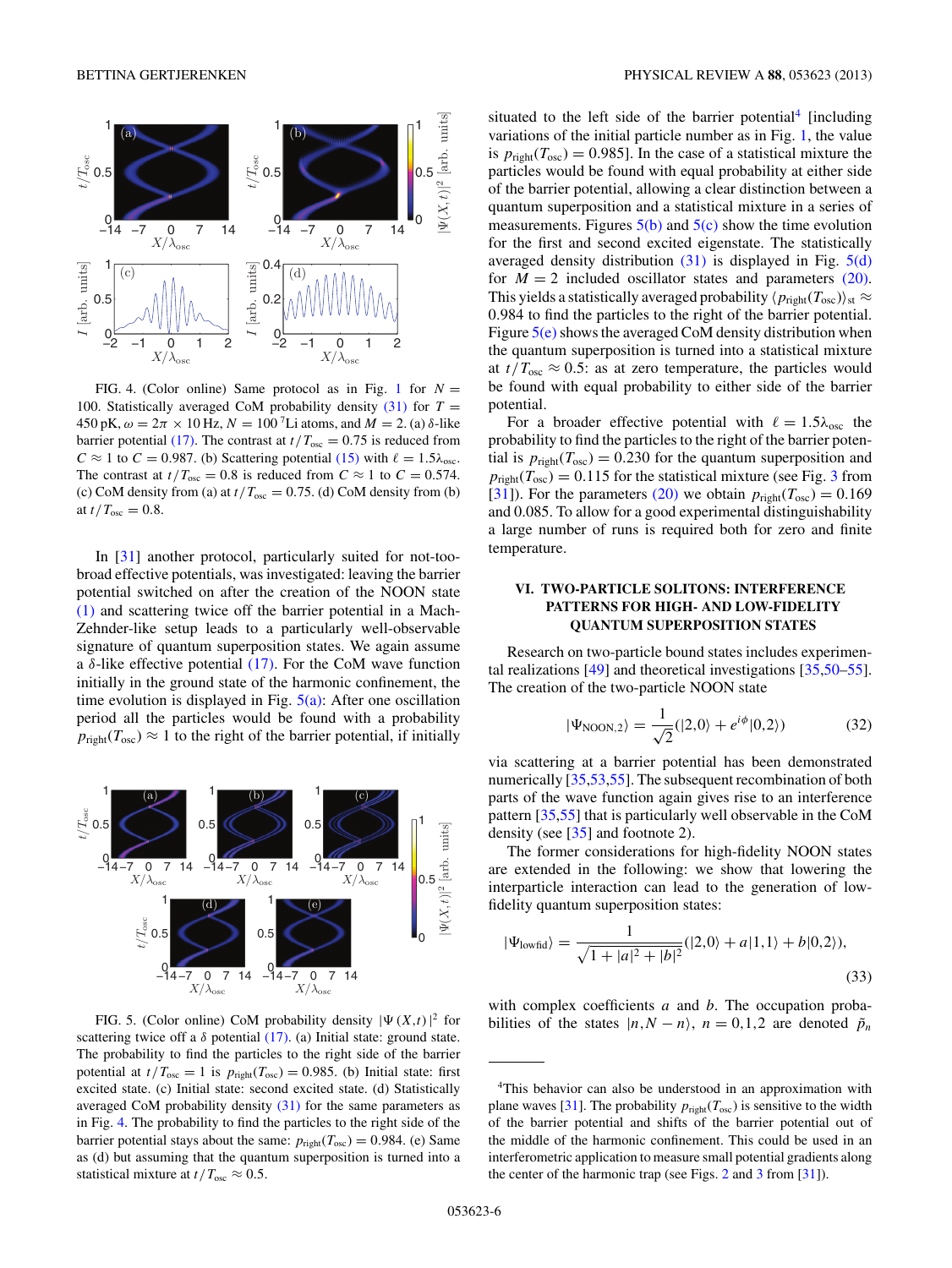<span id="page-6-0"></span>in the following. We show that an interference pattern can still be visible in this generalized situation, even for strong deviation from the two-particle NOON state [\(32\).](#page-5-0) A high ratio of kinetic energy to interaction energy finally leads to the creation of product states; consider, e.g., the observed behavior for  $N = 4$  [\[31\]](#page-8-0): for noninteracting particles the setup corresponds to the action of a single-particle beam splitter, yielding occupation probabilities  $\tilde{p}_0 = 0.25$ ,  $\tilde{p}_1 = 0.5$ , and  $\tilde{p}_2 = 0.25$ .

Effects of the interparticle interaction have also been investigated in [\[55\]](#page-8-0) with a focus on single-particle densities. Along the lines of [\[35\]](#page-8-0) we focus in the following in particular on interferences in the CoM density.

### **A. Numerical results**

We investigate scattering a two-particle soliton off a *δ*like barrier potential, situated in the middle of an additional harmonic confinement. Length scales are given in units of

$$
\lambda_{\text{osc},2} = \left(\frac{\hbar}{2m\omega}\right)^{1/2}.\tag{34}
$$

The presented results are obtained via discretization of the two-particle Schrödinger equation with sufficiently small lattice spacing (see Sec. [II B\)](#page-2-0). With the parameter  $U/J$  the ratio of interparticle interaction strength to kinetic energy can be adjusted. A lattice with 201 sites has proven suitable to allow for a satisfying spatial resolution in reasonable computing time. The initial state, the two-particle ground state, is determined by imaginary time evolution [\[25\]](#page-8-0), on a lattice where the harmonic confinement is shifted 50 lattice sites to the left. For the real-time evolution the harmonic confinement is again centered around the middle of the lattice such that the initial state is situated on the edge of the harmonic confinement.

In Fig. 6 the time evolutions of CoM density [\(3\)](#page-1-0) and single-particle density [\(4\)](#page-1-0) are compared for two different ratios of interaction strength to tunneling strength: for  $U/J = -1$ panel (a) shows the initial state localized to the left of the *δ*-like barrier potential. The scattering at the barrier potential at about  $t/T_{\text{osc}} \approx 0.25$  leads to the creation of a nonlocal two-particle NOON state  $(32)$ . The strength of the scattering potential is chosen to ensure 50-50 splitting. The created NOON state is depicted in Fig.  $6(b)$  at  $t/T_{osc} = 0.5$ , where two distinct peaks can be observed both for singleparticle and CoM density. Removing the barrier potential gives rise to an interference of both parts of the wave function at  $t/T_{\text{osc}} \approx 0.77$ , as depicted in Fig. 6(c). For the CoM density we obtain nearly perfect contrast  $(21)$ , while it is considerably reduced for the single-particle density (see [\[35\]](#page-8-0)).

The same is depicted in Figs.  $6(d)$ – $6(f)$  for the lower interaction strength  $U/J = -0.2$ . While the single-particle density in Fig.  $6(e)$  still corresponds to a 50-50 probability to find the particles on either side of the potential, significant contributions of the state  $|1,1\rangle$  to the CoM density are observed, giving rise to the peak in the middle of the harmonic confinement. The contrast  $(21)$  in the resulting single-particle density interference pattern again is considerably reduced, but



FIG. 6. (Color online) Time evolution for a two-particle soliton being scattered off a *δ* potential in an additional slight harmonic confinement with  $A/J = 9 \times 10^{-6}$ , calculated on 201 lattice sites. The wave function is initially centered around  $X/\lambda_{\text{osc},2} = -4.61$ . The initial state is determined by imaginary time evolution [\[25\]](#page-8-0). CoM density distribution  $\rho_{\text{CoM}}(X)$  (solid, black line) and single-particle density  $\rho(x)$  (dash-dotted red line) are shown vs the spatial coordinate at exemplary times for interaction strengths  $U/J = -1$  [(a)–(c)] and  $U/J = -0.2$  [(d)–(f)]. (a) Initial state. (b) High-fidelity quantum superposition with occupation probabilities  $\tilde{p}_0 \approx \tilde{p}_2 \approx 0.5$  and  $\tilde{p}_1 \approx$ 0 at  $t/T_{\text{osc}} = 0.5$ . (c) Interference patterns at  $t/T_{\text{osc}} = 0.77$ . The contrast [\(21\)](#page-3-0) (calculated on the interval  $-1.38 < X/\lambda_{\text{osc},2} < 1.38$ ) has a value of 1 for the CoM density distribution and is reduced to 0.71 in the single-particle density. (d)–(f) Same for  $U/J = -0.2$ . (e) Resulting low-fidelity quantum superposition with  $\tilde{p}_0 \approx 0.34$ ,  $\tilde{p}_1 \approx 0.32$ , and  $\tilde{p}_2 \approx 0.34$  at  $t/T_{osc} = 0.5$ . (f) Interference pattern at  $t/T_{osc} = 0.77$  with contrast  $C = 0.83$  for the CoM density and  $C = 0.34$  for the single-particle density.

an interference pattern in the CoM density is still clearly visible with contrast  $C = 0.83$  [see Fig. 6(f)].

For a further analysis, in the left panels of Fig. [7](#page-7-0) the time evolution of the occupation probabilities  $\tilde{p}_n$  is displayed for interaction strengths  $U/J = -1$  and  $-0.2$ . The worsening in contrast for lower interaction strength can be explained with the growing contribution  $\tilde{p}_1$ . Removing it numerically can further improve the contrast of interference patterns in the CoM density, as displayed in Fig. [7\(d\).](#page-7-0)

Experimentally, in principle, the suggested protocol could be investigated in lattices of double wells, e.g., in experiments like [\[56\]](#page-8-0): preparing the atoms initially in one of the wells and then switching off the short-wavelength laser, the two particles would be initially prepared on the edge of the remaining approximately harmonic confinement, leading to an oscillation in the potential well. A possibility to realize *δ*-like barrier potentials could be single atoms as scattering potentials.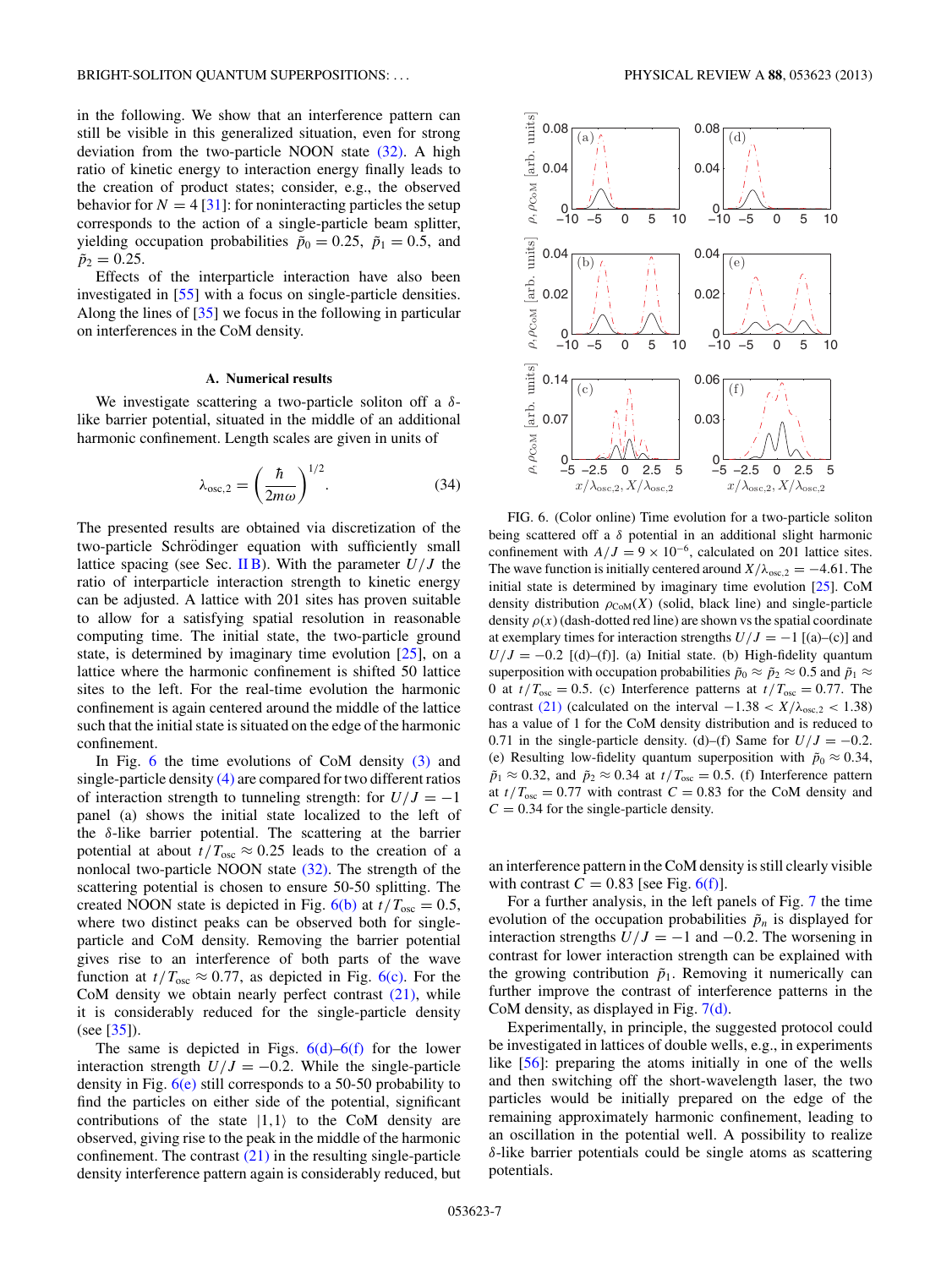<span id="page-7-0"></span>

FIG. 7. (Color online) Same setup as in Fig. [6.](#page-6-0) Occupation probabilities  $\tilde{p}_n$  as defined below Eq. [\(33\)](#page-5-0) vs dimensionless time *t*/T<sub>osc</sub> for (a)  $U/J = -1$  and (c)  $U/J = -0.2$ . Dash-dotted black line:  $\tilde{p}_2$ . Solid blue line:  $\tilde{p}_1$ . Dashed red line:  $\tilde{p}_0$ . (b) Interference pattern in CoM density  $\rho_{\text{CoM}}(X)$  for  $U/J = -1$  at  $t/T_{\text{osc}} \approx 0.77$ with contrast  $C_{\text{COM}} = 1.0$ . There is no contribution from  $|1,1\rangle$ . (d) Interference pattern in CoM density (solid black line) with  $C_{\text{COM}} = 0.83$  and CoM density minus contribution from  $|1,1\rangle$  (dashed red line) with  $C_{\text{COM,corr}} = 0.90$  at  $t/T_{\text{osc}} = 0.77$  for  $U/J = -0.2$ .

# **VII. CONCLUSION**

We have numerically investigated scattering bright solitons off barrier potentials with a focus on signatures of nonlocal high- and low-fidelity quantum superposition states. The chosen one-dimensional setup with experimentally typical harmonic confinement gives rise to signatures that clearly distinguish quantum superposition states from statistical mixtures. The presented protocols naturally have the advantage that no opening of the harmonic trap is required, such that excitations due to trap opening [\[57\]](#page-8-0) are avoided.

We use the mathematically rigorous [\[39\]](#page-8-0) effective potential approach [11[,38\]](#page-8-0) suitable for elastic scattering: switching off the barrier potential and recombining both parts of the NOON state leads to high-contrast interference patterns in the CoM density both for narrow and broader barrier potentials. In combination with measurements confirming that all the particles are always clustered in a single lump with 50% probability to either side of the barrier potential (to exclude single-particle effects), these interference patterns can serve as a clear indication of quantum superposition states. Another protocol particularly suited for narrow barriers is scattering twice off the barrier potential (see also [\[31\]](#page-8-0)). While in general excitations can be a severe problem we have shown that both protocols are remarkably robust in this respect: finite temperature effects have been modeled by taking into account excitations of the CoM wave function to higher-lying oscillator states.

For two-particle solitons and *δ*-like barrier potentials clear interference patterns—again, particularly well observable in the CoM density—have been demonstrated not only for high- but also for low-fidelity quantum superposition states. While the presented results have been obtained for two particles a deduction of qualitatively similar results to higher particle numbers seems reasonable. This extends former considerations to interesting target states, advantageous in view of decoherence and allowing for shorter time scales of the presented protocols by choosing higher initial CoM kinetic energies.

Despite the fact that the experimental regime is different than required for the proposed protocols, scattering bright quantum solitons off potential barriers is currently investigated experimentally [\[19,20\]](#page-8-0). The presented signatures could be used in future experiments to distinguish quantum superposition states from statistical mixtures. Due to the large number of data points required it seems advantageous to use arrays of one-dimensional tubes [\[58\]](#page-8-0).

### **ACKNOWLEDGMENTS**

I thank M. Holthaus, M. Oberthaler, A. Streltsov, W. Zurek, and especially C.Weiss for discussions. I acknowledge funding by the Studienstiftung des deutschen Volkes and the Heinz Neumüller Stiftung.

- [1] W. H. Zurek, [Rev. Mod. Phys.](http://dx.doi.org/10.1103/RevModPhys.75.715) **75**, 715 (2003).
- [2] V. Giovanetti, S. Lloyd, and L. Maccone, [Science](http://dx.doi.org/10.1126/science.1104149) **306**, 1330 [\(2004\).](http://dx.doi.org/10.1126/science.1104149)
- [3] L. D. Carr, D. R. Dounas-Frazer, and M. A. Garcia-March, [Europhys. Lett.](http://dx.doi.org/10.1209/0295-5075/90/10005) **90**, 10005 (2010).
- [4] O. Romero-Isart, A. C. Pflanzer, F. Blaser, R. Kaltenbaek, N. Kiesel, M. Aspelmeyer, and J. I. Cirac, [Phys. Rev. Lett.](http://dx.doi.org/10.1103/PhysRevLett.107.020405) **107**, [020405 \(2011\).](http://dx.doi.org/10.1103/PhysRevLett.107.020405)
- [5] J. Dziarmaga, W. H. Zurek, and M. Zwolak, [Nat. Phys.](http://dx.doi.org/10.1038/nphys2156) **8**, 49 [\(2012\).](http://dx.doi.org/10.1038/nphys2156)
- [6] C. J. Pethick and H. Smith, *Bose-Einstein Condensation in Dilute Gases* (Cambridge University Press, Cambridge, 2002).
- [7] L. Pitaevskii and S. Stringari, *Bose-Einstein Condensation* (Oxford University Press, New York, 2003).
- [8] Y. Lai and H. A. Haus, [Phys. Rev. A](http://dx.doi.org/10.1103/PhysRevA.40.854) **40**, 854 (1989).
- [9] Y. Castin and C. Herzog, C. R. Acad. Sci. Paris **2**, 419 (2001).
- [10] A. G. Sykes, P. D. Drummond, and M. J. Davis, *[Phys. Rev. A](http://dx.doi.org/10.1103/PhysRevA.76.063620)* **76**[, 063620 \(2007\).](http://dx.doi.org/10.1103/PhysRevA.76.063620)
- [11] C. Weiss and Y. Castin, Phys. Rev. Lett. **102**[, 010403 \(2009\).](http://dx.doi.org/10.1103/PhysRevLett.102.010403)
- [12] A. I. Streltsov, O. E. Alon, and L. S. Cederbaum, *[Phys. Rev. A](http://dx.doi.org/10.1103/PhysRevA.80.043616)* **80**[, 043616 \(2009\).](http://dx.doi.org/10.1103/PhysRevA.80.043616)
- [13] B. Gertjerenken, T. P. Billam, C. L. Blackley, C. R. Le Sueur, L. Khaykovich, S. L. Cornish, and C. Weiss, [Phys. Rev. Lett.](http://dx.doi.org/10.1103/PhysRevLett.111.100406) **111**[, 100406 \(2013\).](http://dx.doi.org/10.1103/PhysRevLett.111.100406)
- [14] J. L. Helm, T. P. Billam, and S. A. Gardiner, [Phys. Rev. A](http://dx.doi.org/10.1103/PhysRevA.85.053621) **85**, [053621 \(2012\).](http://dx.doi.org/10.1103/PhysRevA.85.053621)
- [15] J. Cuevas, P. G. Kevrekidis, B. A. Malomed, P. Dyke, and R. G. Hulet, New J. Phys. **15**[, 063006 \(2013\).](http://dx.doi.org/10.1088/1367-2630/15/6/063006)
- [16] L. Khaykovich, F. Schreck, G. Ferrari, T. Bourdel, J. Cubizolles, L. D. Carr, Y. Castin, and C. Salomon, [Science](http://dx.doi.org/10.1126/science.1071021) **296**, 1290 [\(2002\).](http://dx.doi.org/10.1126/science.1071021)
- [17] K. E. Strecker, G. B. Partridge, A. G. Truscott, and R. G. Hulet, [Nature \(London\)](http://dx.doi.org/10.1038/nature747) **417**, 150 (2002).